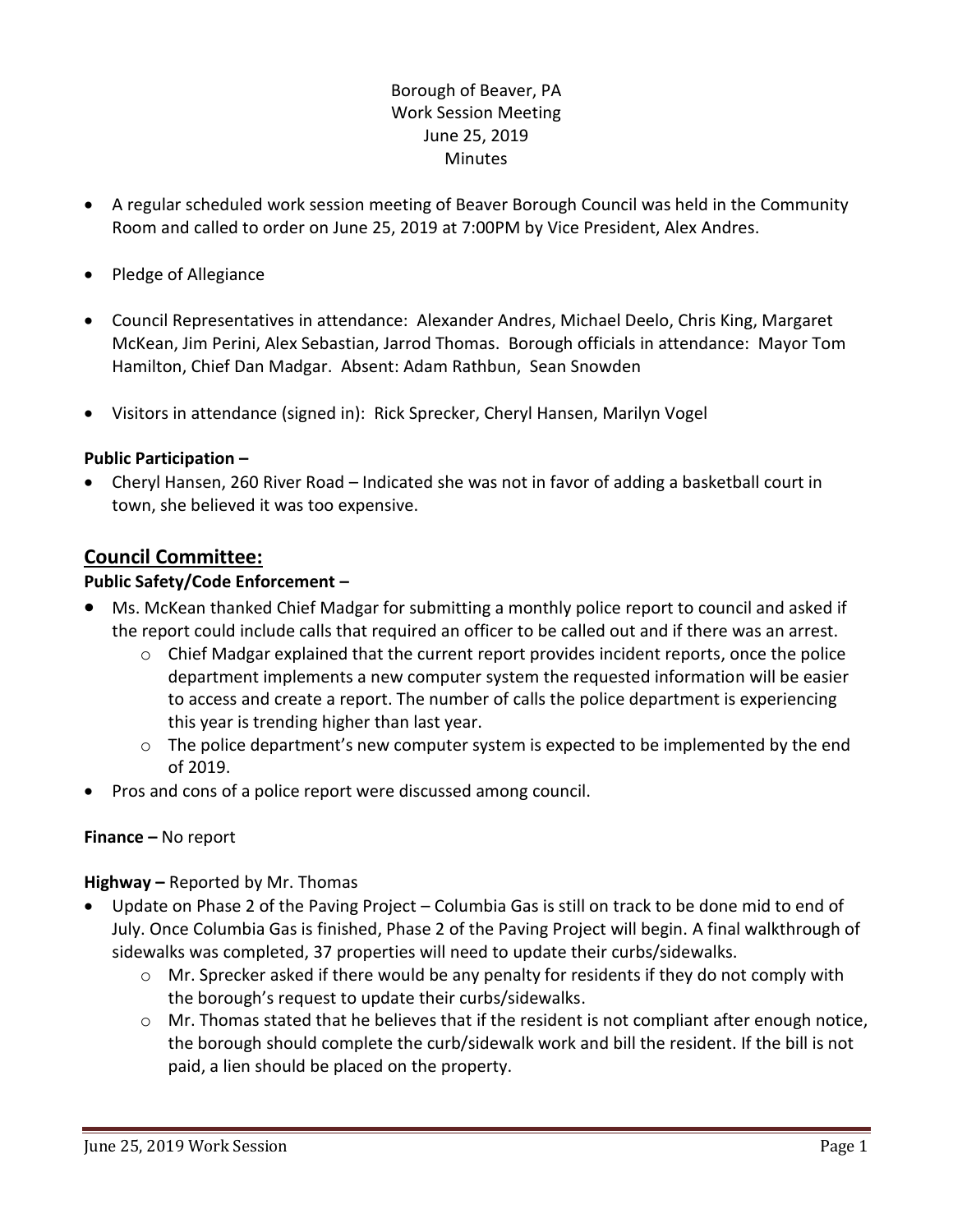- $\circ$  Mr. Martone discussed the possibility of Columbia Gas paying for the paying on College Avenue, from 2<sup>nd</sup> Street to Corporation Street.
- $\circ$  Columbia Gas is paying half the cost to pave 2<sup>nd</sup> Street from Beaver Street to Navigation Street and half the cost to pave Commerce Street from 2<sup>nd</sup> Street to Corporation Street. Other streets to be paved are also being discussed.
- Update on the Access Road Paving Project Gateway Engineers were hired after bid to design the roadway reconstruction and guiderails. The borough will be able to do some work, contractors will be hired to pave and insert guiderails. Work is expected to begin October 2019.
- Basketball Court Project discussion Mr. Thomas would like to bid Basketball Court Project at the same time as Access Road Paving Project if council approves. Low end of project could cost approximately \$20,000.
	- o Council discussed pros and cons of having a basketball court in town.
- Update on the Beaver Supermarket Borough employees completed the sidewalk. Curb still needs to be completed.
- Discussion on other Highway Department projects currently in progress
- Council Members received letter from First Christian Church regarding flooding, Mr. Martone will look into the issue and the borough will send First Christian Church a response.

# **General Government –**

- Mr. Deelo Planning Commission meeting minutes dated June 17, 2019 enclosed in council packet
	- o Planning Commission passed a motion to expand the Planning Commission from 7 to 9 members
		- **Mr.** Deelo will sponsor the motion requesting the Ordinance to be changed at the July 9, 2019 council meeting
- Ms. McKean Based on the Shade Tree Commission request, will be sponsoring a motion for a new member
- Mr. Andres
	- o Reviewed the Borough of Beaver 5 Year Strategic Plan, Version A/Update 4, June 12, 2019 enclosed in council packet.
		- Will have a final draft completed by August in preparation for budget discussions
	- o Reviewed the Beaver County Regional Council of Government (COG) Shared Municipal GIS Program Order Form enclosed in council packet.
	- o Will sponsor a motion at the July council meeting appointing Margaret McKean as an alternate delegate to the COG

## **Recreation –** No report

## **Vice President's Report –**

 Mr. Andres requested the Chief of Police/Borough Manager extend the appreciation to the Police Department, Fire Department, Highway Department and the Municipal Authority for their team work in keeping the town safe and controlled after the recent storm that caused electrical outages, downed trees, etc.